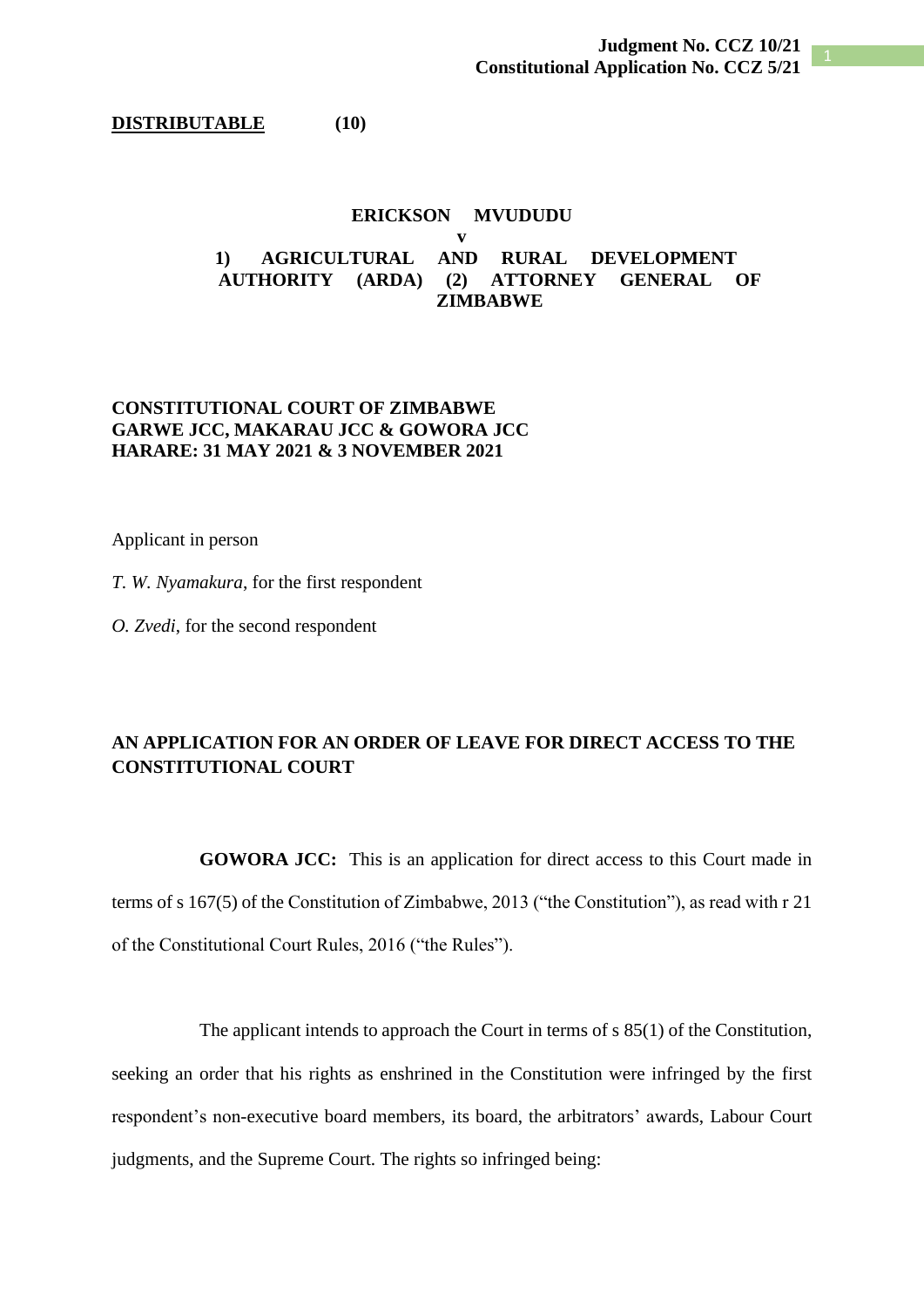- The right to equal protection of the law in terms of  $s$  56(1),
- The right to privacy in terms of  $s$  57 (c) and (e).
- The right to access information in terms of ss  $62(2)$  and  $62(3)$ ,
- Labour rights in terms of ss  $65(1)$  and  $65(4)$ ,
- The right to administrative justice in terms of ss  $68(1)$  and  $68(2)$
- The right to a fair hearing in terms of ss  $69(2)$  and  $69(3)$ , and
- The right to property in terms of ss  $71(3)$  and  $71(4)$ .

At the commencement of the hearing Mrs *Zvedi,* on behalf of the Attorney-General took a preliminary point regarding the citation of the Attorney-General as a party to these proceedings. It was her view that there was no law being impugned in the application and that, as a consequence, the joinder of the Attorney-General as a party was irregular. She applied for his removal as a party to the proceedings.

The applicant was of the view that the Rules required his citation but was constrained to concede that the citation had been done in error. Mr *Nyamakura* on behalf of the first respondent did not object to the application which was granted by consent. The Attorney-General was therefore removed from the proceedings and excused from further participation. This left one respondent as a party, and any reference to the respondent will be in respect of the first respondent herein.

#### **FACTUAL BACKGROUND**

The applicant was formerly employed by the respondent as its General Manager *cum* Chief Executive Officer. On 26 February 2009, he was sent on special leave, and on 19 May 2009, he was notified by the respondent of its decision to terminate his employment.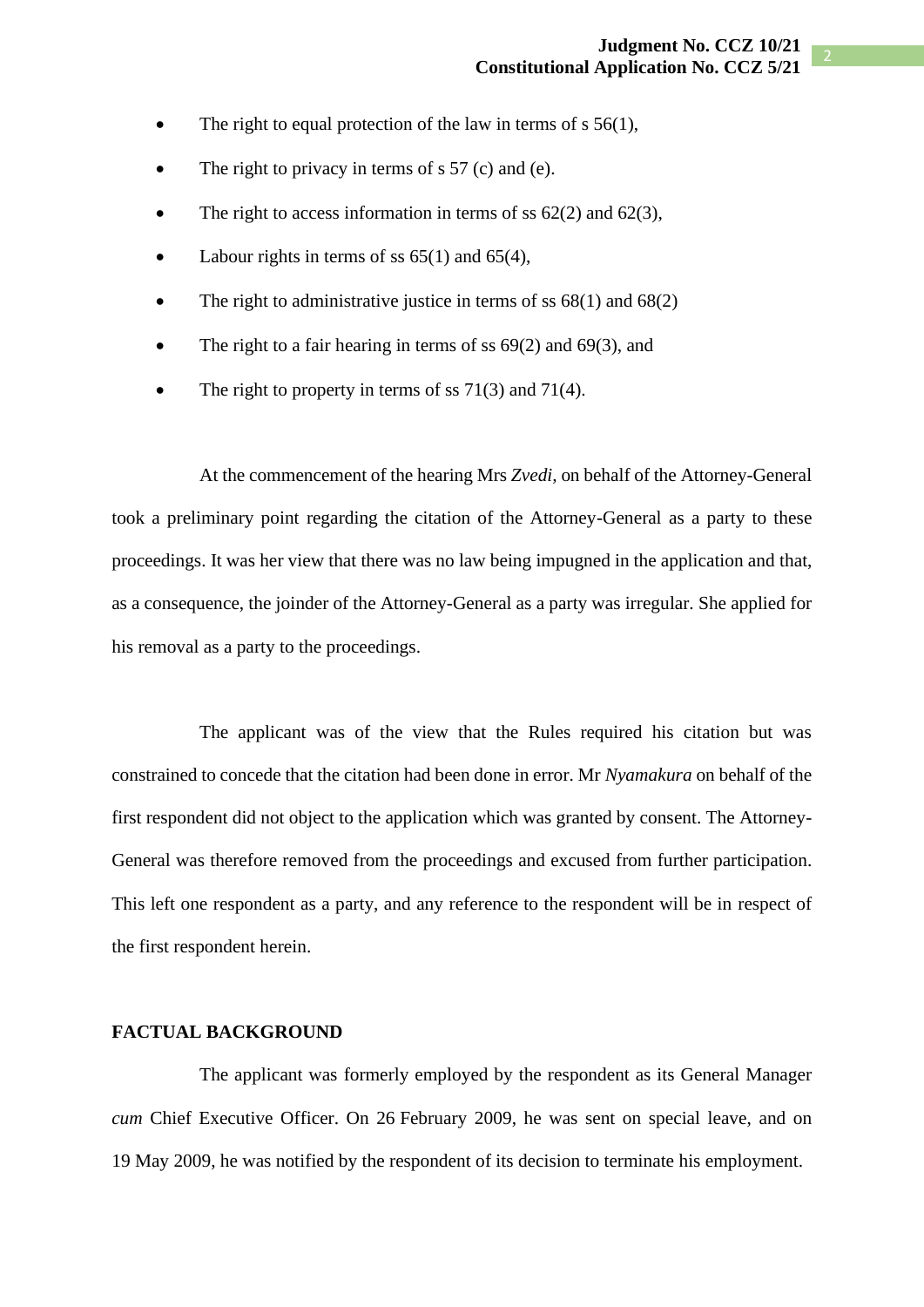Aggrieved by the decision to terminate his employment, the applicant filed a complaint of unfair dismissal. The matter proceeded to arbitration. The arbitrator found in his favour, set aside the dismissal, and ordered the reinstatement of the applicant with effect from the date of his dismissal. Thereafter, negotiations for reinstatement having failed, the matter was again referred to the arbitrator for quantification of damages *in lieu* of reinstatement.

The arbitrator quantified his award for damages *in lieu* of reinstatement and ordered the respondent to pay the same. The applicant, being dissatisfied with the arbitrator's award, appealed to the Labour Court on several grounds pertaining to the question of his reinstatement, the date of termination of his employment, his correct monthly salary, and his entitlement to contractual benefits. The respondent, in turn, cross-appealed, defending the propriety of its decision not to reinstate the applicant and challenged the arbitrator's award of punitive damages and, further to this, his failure to deduct certain amounts allegedly owed by the applicant to the respondent.

The Labour Court dismissed the appeal and partially allowed the cross-appeal to the extent of setting aside the arbitrator's award of punitive damages. Consequently, the applicant appealed to the Supreme Court, and the Court ordered a minor favourable adjustment to the contractual benefits that the applicant was entitled to. The matter was thereafter remitted to the arbitrator to deal with the adjustment.

Before the arbitrator, the applicant raised several preliminary issues, which were dismissed. The applicant proceeded to appeal against that interim award to the court *a quo*. That appeal was struck off the roll on the basis that he had improperly appealed against an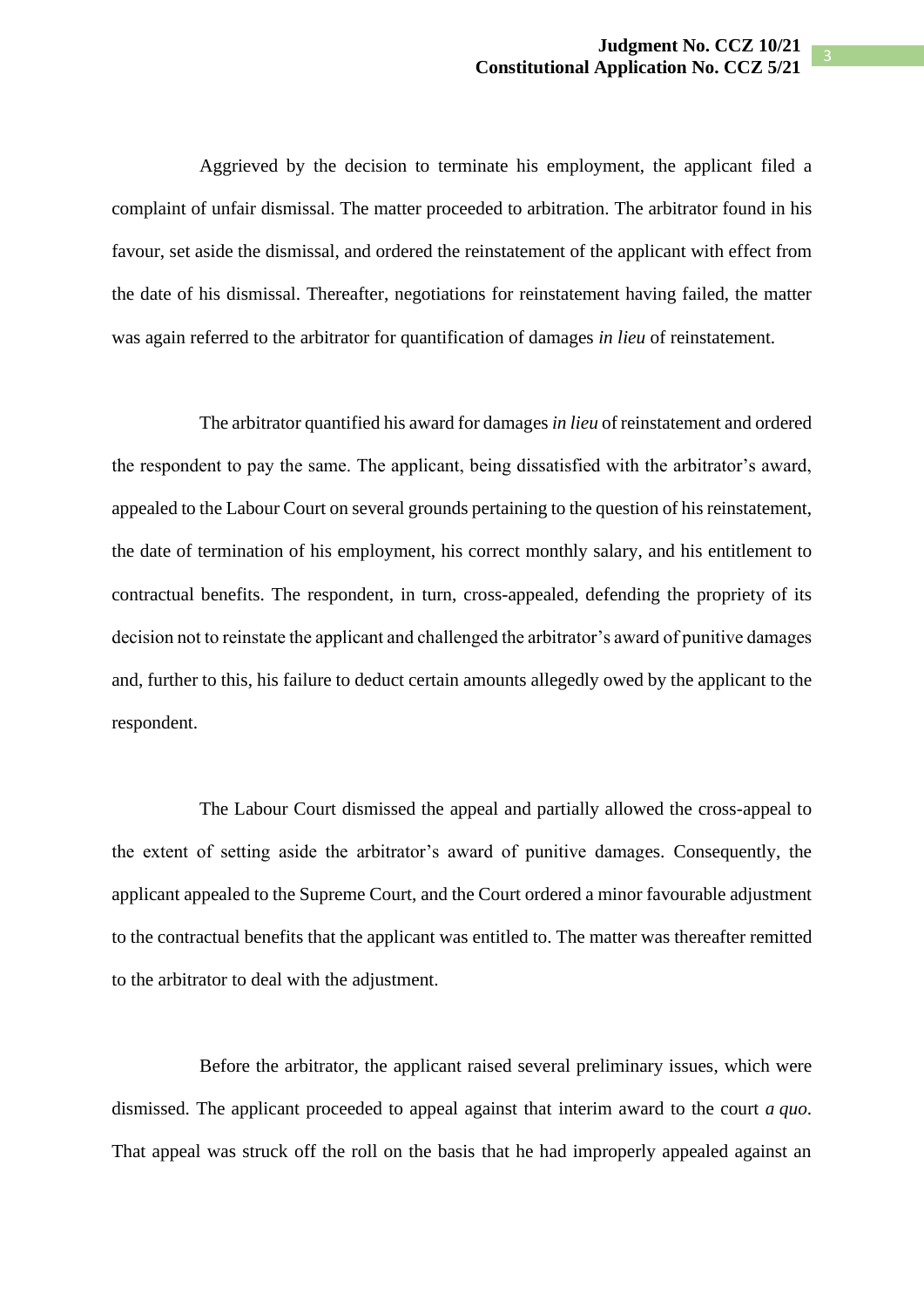interim order. Aggrieved, the applicant filed an application for leave to appeal to the Supreme Court. The matter was set down for the hearing of the application for leave to appeal at which stage the applicant made an oral application for the joinder to those proceedings of an application for referral to this Court. The application for joinder was dismissed, and the two matters were heard separately.

In its judgment, viz, *Erickson Mvududu v Agricultural and Rural Development Authority* LC/H/23/21 dated 26 March 2021, the Labour Court made a finding that the application for referral was frivolous and vexatious. The application for leave to appeal to the Supreme Court was still pending at the time of the hearing of this application. It proceeded to dismiss the application for referral. Aggrieved by the dismissal of the referral application, the applicant filed the present application on 21 April 2021.

Even though he was the party bringing the suit, contrary to settled procedural principle, the applicant raised a number of preliminary issues for determination. He averred *in limine* that the respondent had no authority to terminate his employment, to appoint, suspend or discharge him, to pay such remuneration and allowances to him, and to grant such leave of absence to him, being a Board member in terms of the Agricultural and Rural Development Authority Act [*Chapter 18:01*] ("the Act"). As such, he submitted that the arbitrator and all courts involved in the matter ought not to have granted audience to the respondent without first determining the issue of its *locus standi in judicio*.

In so far as the judgment of the Labour Court is concerned, the applicant contends that the decision violates his right as enshrined in s 56(1). He avers that the conclusion that his application was frivolous or vexatious was in itself a violation of the Constitution. His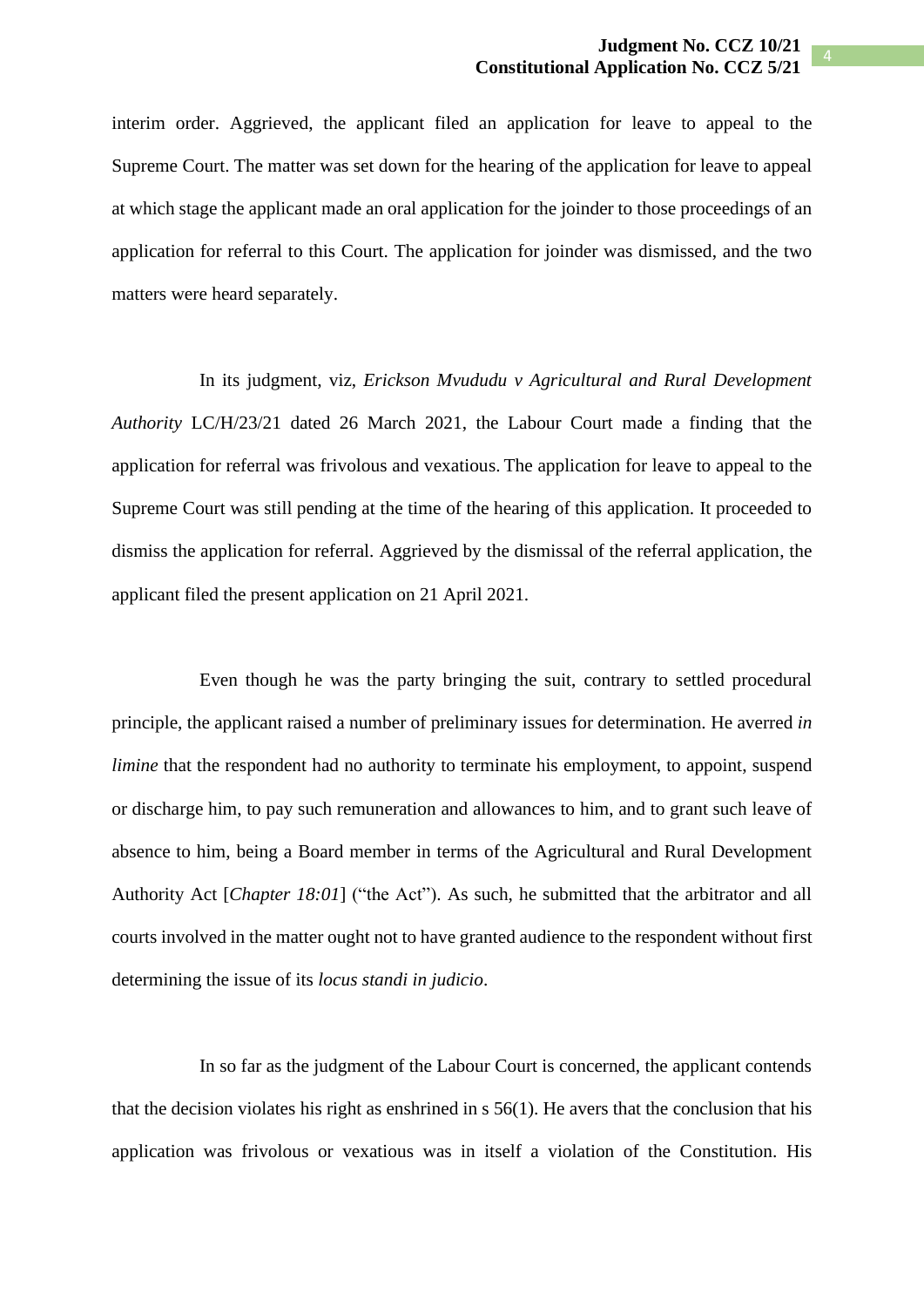argument is that the conclusion by the Labour Court that the decision of the Supreme Court on the matter could not be challenged was outside the scope of ss 44 and 45 of the Constitution. He contended that where a court misconstrues a law, applies it incorrectly, or acts outside the law, there exists a *prima facie* infringement of the right to equal protection of the law.

It was the applicant's contention that the existing judgments in this matter were obtained through fraudulent misrepresentation of facts by the respondent who lied to the courts and misrepresented to the courts that it had powers to terminate the applicant's employment when it did not have such powers. In that regard, he alleged that there was no termination in the first place. As such, he alleged that the application was neither frivolous nor vexatious as found by the Labour Court.

The applicant, therefore, submitted that his application enjoyed prospects of success as the Board, which included him, was not the appointing authority and therefore had no powers to terminate or discharge him, neither did the respondent. He also contended that his salary was incorrectly calculated and that the courts misconstrued the law or acted outside the law to the extent that they rendered improper decisions. It is on this premise that the applicant argued that his rights had been infringed. He submitted that he has no other remedy and stated that there was no constitutional matter before the Supreme Court; hence there was no room to appeal.

The application was opposed by the respondent. It averred that the present application for direct access was improper as there was an application for referral to the Constitutional Court that was dismissed by the Labour Court, which raised similar issues to the ones that the applicant was now raising. It was also argued that the present application did not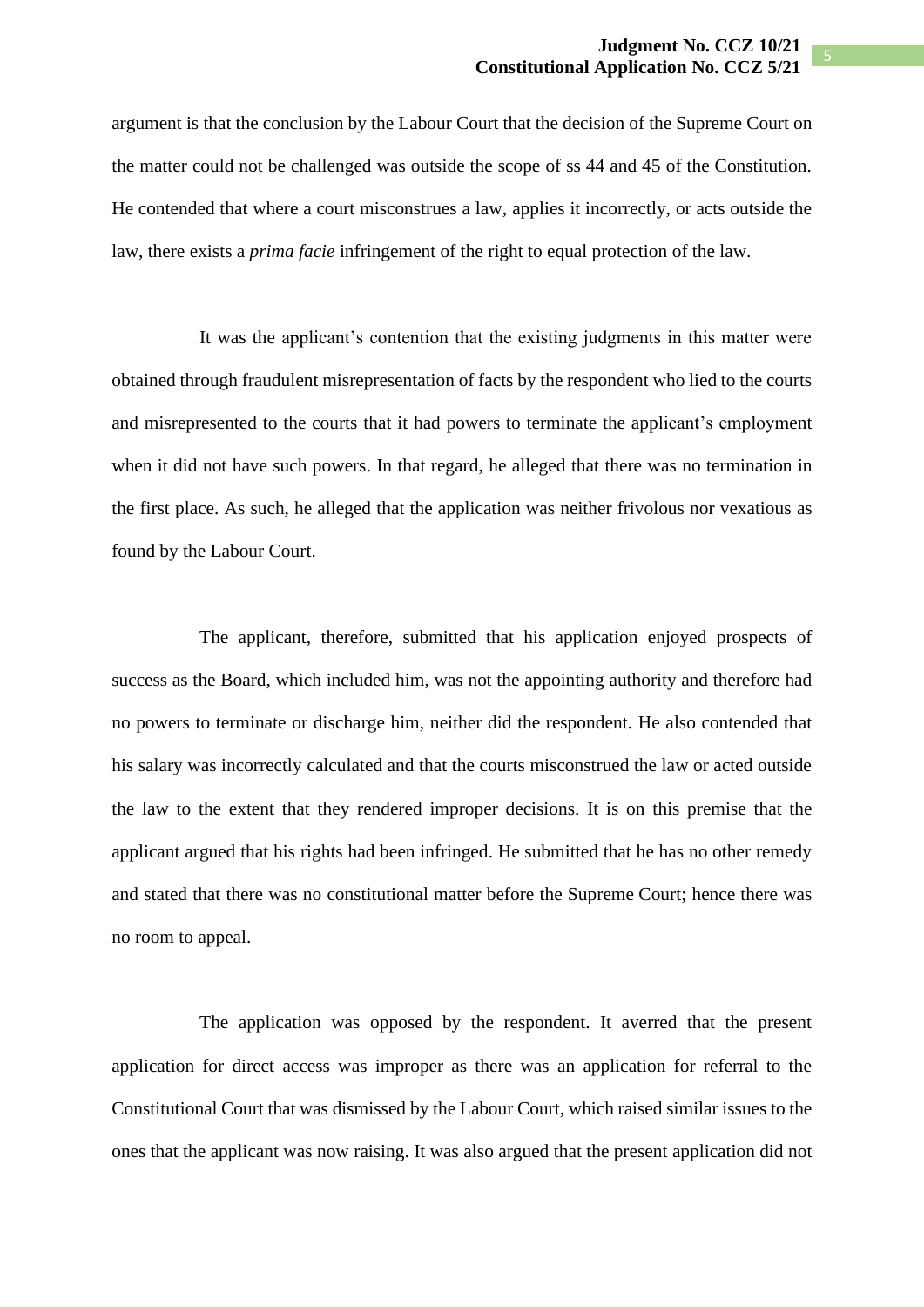raise any constitutional issues but that the essence of the application was to seek the reopening of the labour issues between the parties, which have been dealt with conclusively up to the highest court of the land.

It was further contended that, in the draft order of the intended substantive application, what the applicant was seeking was the setting aside of all decisions and payment of alleged arrear salaries and benefits, thereby indirectly seeking reinstatement. It was submitted that issues to do with unlawfulness or otherwise of the termination of the applicant's employment contract and the remedy therefor had already been determined to finality by the Supreme Court and hence the matter was now *res judicata*.

In that regard, the respondent submitted that the application was frivolous and vexatious and, further to that, it was not in the interests of justice that it be granted as it did not enjoy any prospects of success. It did not raise constitutional issues. It was also submitted that in all proceedings leading up to the Supreme Court, the applicant never at any stage challenged or disputed the respondent's standing in the proceedings. Lastly, it was averred that the applicant had another remedy which is to seek the enforcement of the damages which he was awarded for the alleged unfair dismissal.

In the notice accompanying the present application for direct access, the applicant makes the statement that he is seeking leave, following upon the dismissal of his application for referral of a constitutional question to the Court. It becomes pertinent therefore to determine whether or not this is the type of application contemplated by law consequent to a dismissal of an application for referral and, if so, whether or not the application as currently framed is properly before the Court.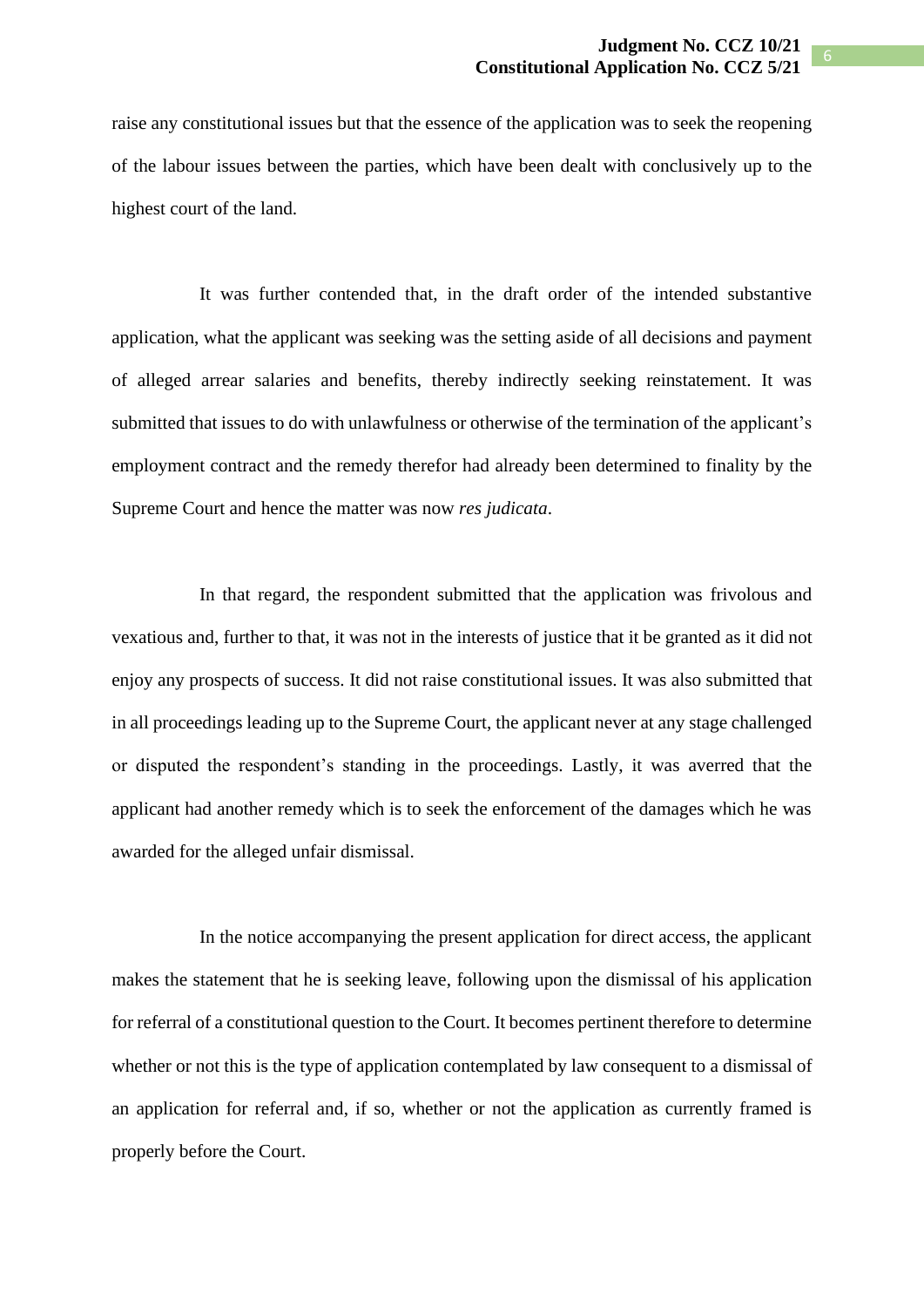#### Whether this matter is properly before the court

The Labour Court had before it an application for the referral of alleged violations of the applicant's rights by all the parties and entities mentioned above. The facts upon which the application for referral was based are identical to those alleged in the application for direct access. In view of the procedure adopted by the applicant, it becomes necessary for the sake of completeness that the relief sought before the Labour Court and this Court be set out in full. The constitutional issues that the applicant sought to be referred were the following:

- 1. That the non-executive Board members, the respondent's Board or the respondent had no and have no *locus standi* and have no right to be heard in this court in terms of ss 4, 6, 7, 8, 9, 11, 13, 23, 20(1) First Schedule [s 21(1) (sic)] – POWERS OF AUTHORITY, paras 12 and 33 of the Agricultural and Rural Development Authority Act [*Chapter 18:01*] as read with s 5 of Statutory Instrument 15 of 2006 to take any action it took in this matter. The Arbitrators' awards, Labour Court judgments and Supreme Court judgment are nullities at law. The non-executive Board members, the respondent's Board, the respondent, the Arbitrators and the courts are infringing the appellant's fundamental rights as enshrined in ss 11 and 18(1) of the former Constitution of Zimbabwe and ss 3(1)(a), 3(1)(b), 3(1)(c), 3(1)(h), 44(2), 47, 56(1), 57(c), 65(1), 65(4), 68(1), 68(2), 71(3), 71(4), 85(1), and 165(1) of the Constitution of Zimbabwe Amendment (No. 20) Act, 2013.
- 2. The non-executive Board members, the respondent's Board, the respondent, the Arbitrators and the courts have no authority to terminate the applicant's contract of employment in terms of ss  $23$ ,  $20(1)$  First Schedule [s  $21(1)$ ] (sic) – POWER OF AUTHORITY, paras 12 and 33 of the Agricultural and Rural Development Authority Act [*Chapter 18:01*] as read with s 5 of Statutory Instrument 15 of 2006. The nonexecutive Board members, the respondent's Board, the respondent, the Arbitrators and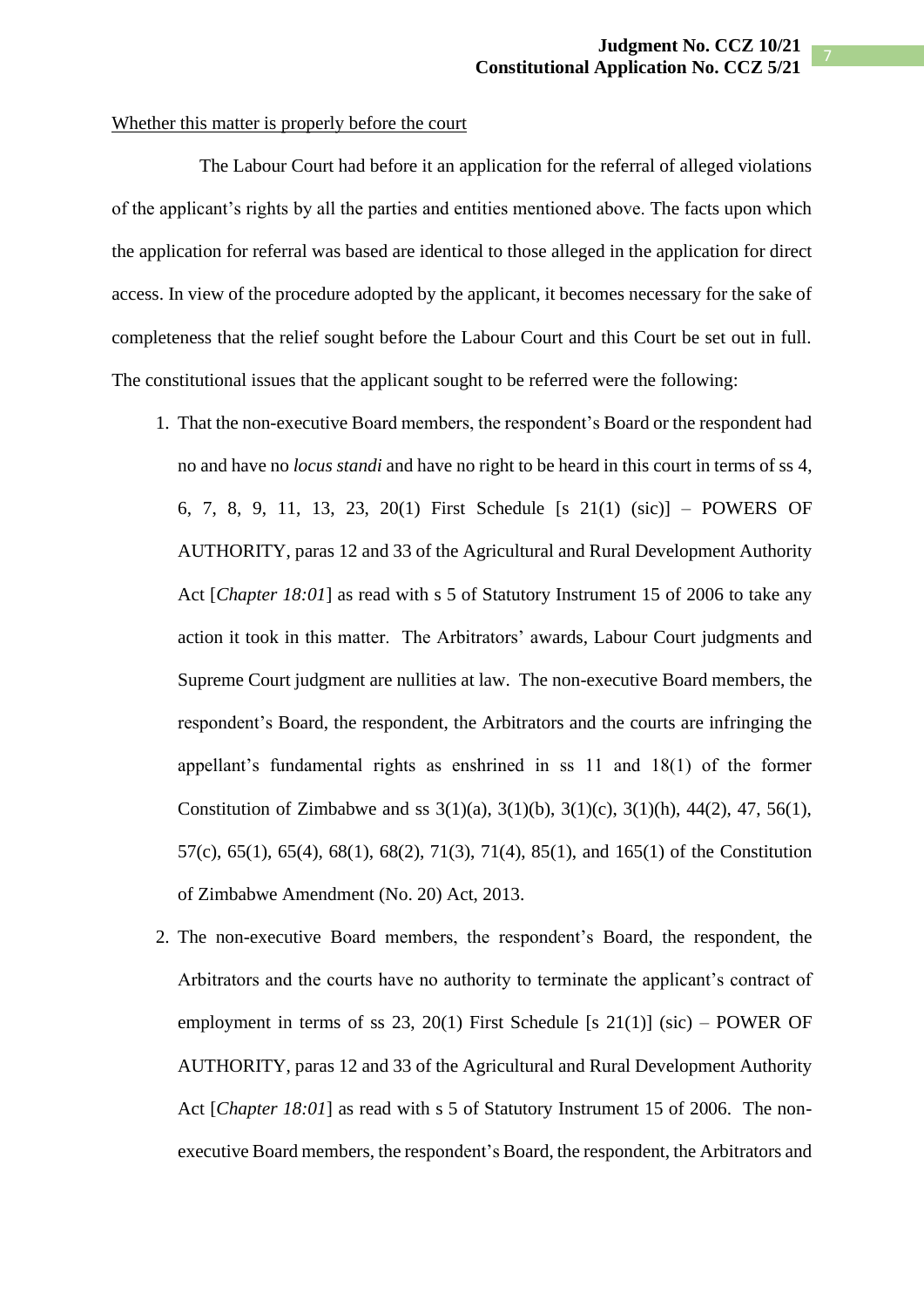the courts are infringing the appellant's fundamental rights as enshrined in ss 11 and 18(1) of the former Constitution of Zimbabwe and ss  $3(1)(a)$ ,  $3(1)(b)$ ,  $3(1)(c)$ ,  $3(1)(h)$ , 44(2), 47, 56(1), 57(c), 57(e), 62(2), 62(3), 65(1), 65(4), 68(1), 68(2), 68(3), 71(3), 71(4), 85(1), and 165(1) of the Constitution of Zimbabwe Amendment (No. 20) Act, 2013.

- 3. The non-executive Board members, the respondent's Board, the respondent, the Arbitrators and the courts have no authority to unilaterally refuse and endorse the refusal to reinstate the applicant in terms of  $s 89(2)(c)(iii)$  of the Labour Act [*Chapter 28:01*], ss 23, 20(1) First Schedule [s 21(1) (sic) – POWERS OF AUTHORITY, paras 12 and 33 of the Agricultural and Rural Development Authority Act [*Chapter 18:01*] as read with s 5 of Statutory Instrument 15 of 2006. The nonexecutive Board members, the respondent, the Arbitrators and the courts are infringing the appellant's fundamental right as enshrined in ss 11(a) and 18(1) of the former Constitution of Zimbabwe and s 56(1) of the Constitution of Zimbabwe Amendment (No. 20) Act, 2013.
- 4. The non-executive Board members, the respondent's Board, the respondent, the Arbitrators and the courts have no power to violate the applicant's right to protection of the law by ordering quantification of damages without a legal termination of the applicant's contract of employment. The non-executive Board members, the respondent's Board, the respondent, the Arbitrators and the courts are infringing the appellant's fundamental rights as enshrined in s 20(1) First Schedule [s  $21(1)$  (sic)] – POWERS OF AUTHORITY, paras 12 and 33 of the Agricultural and Rural Development Authority Act [*Chapter 18:01*]; ss 6 and 7 of the Labour Act [*Chapter 28:01*]; s 5 of Statutory Instrument 15 of 2006; ss 11(a), 16(1), 16(3) and 18(1) of the former Constitution of Zimbabwe and ss  $3(1)(a)$ ,  $3(1)(b)$ ,  $3(1)(c)$ ,  $3(1)(h)$ ,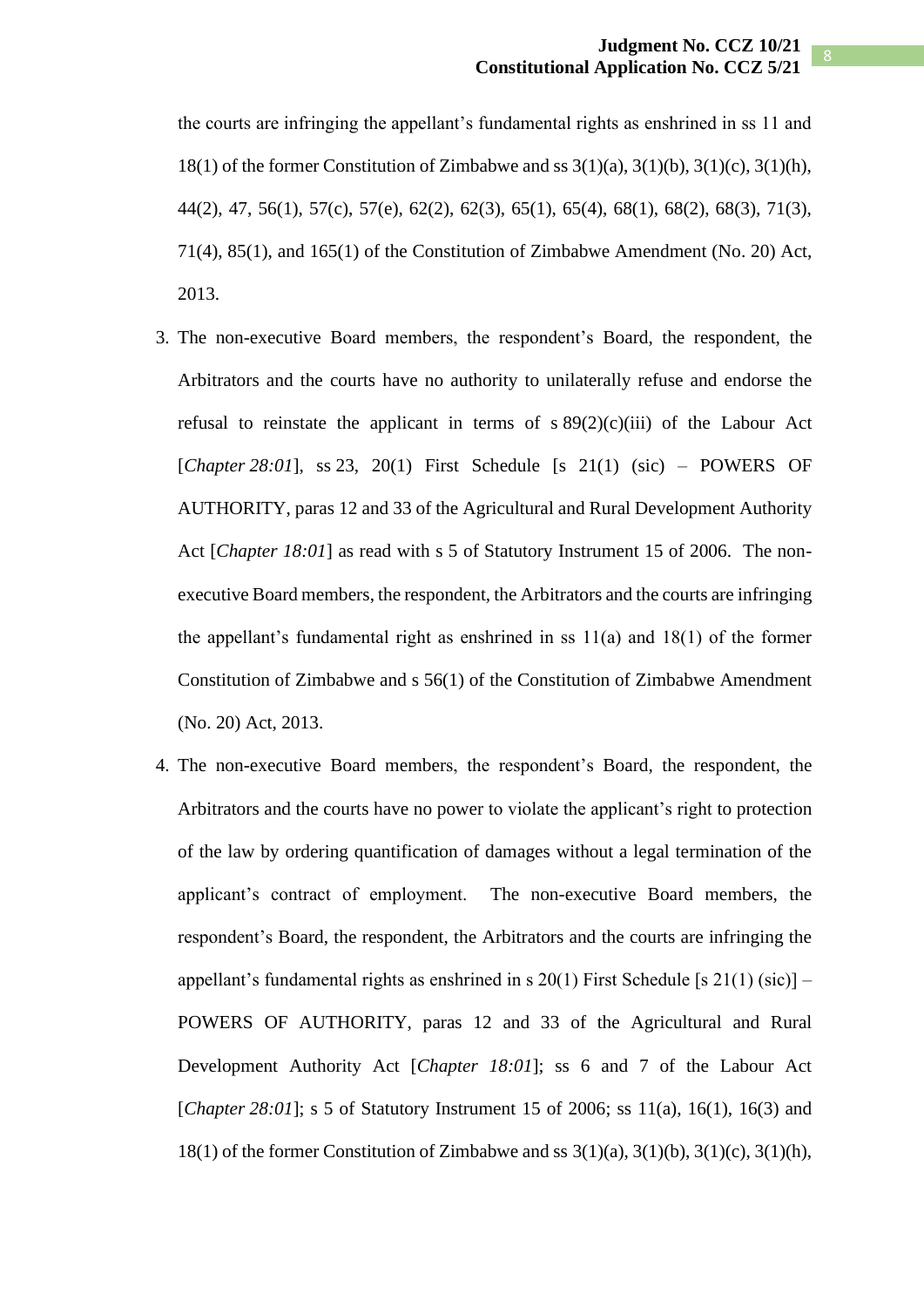44(2), 47, 56(1), 57(c), 57(e), 62(2), 62(3), 65(1), 65(4), 68(1), 68(2), 68(3), 71(3), 71(4), 85(1), and 165(1) of the Constitution of Zimbabwe Amendment (No. 20) Act, 2013.

- 5. In *casu*, the non-executive Board members, the respondent's Board, the respondent, the arbitrators and the courts have no authority to invoke the principle of retrospectivity without legal termination of the applicant's contract of employment. The non-executive Board members, the respondent's Board, the respondent, the arbitrators and the courts are infringing the appellant's fundamental rights as enshrined in ss 11, 18(1) of the former Constitution of Zimbabwe and ss  $3(1)(a)$ , 3(1)(b), 3(1)(c), 3(1)(h), 44(2), 47, 56(1), 57(c), 57(e), 62(2), 62(3), 65(1), 65(4), 68(1), 68(2), 68(3), 71(1), 71(3), 71(4), 85(1), and 165(1) of the Constitution of Zimbabwe Amendment (No. 20) Act, 2013.
- 6. The applicant's backpay (salaries and benefits), insurance benefits and pension benefits are vested rights which cannot be taken away without compensation. The respondent's management, the non-executive Board members, the respondent's Board, the respondent, the arbitrators and the courts cannot take away the applicant's salary and benefits in terms of s 13(2) of the Labour Act [*Chapter 28:01*]. The respondent's management, the non-executive Board members, the respondent's Board, the respondent, the arbitrators and the courts are infringing the appellant's fundamental rights as enshrined in s 16(1) of the former Constitution of Zimbabwe and ss 66(2), 62(3), 71(1), and 71(4) of the Constitution of Zimbabwe Amendment (No. 20) Act, 2013.
- 7. The non-executive Board members, the respondent's Board, the respondent, the arbitrators and the courts have no authority to set the remuneration of the applicant in terms of s 20(1) First Schedule [s 21(1)(*sic*)] – POWERS OF AUTHORITY, para 12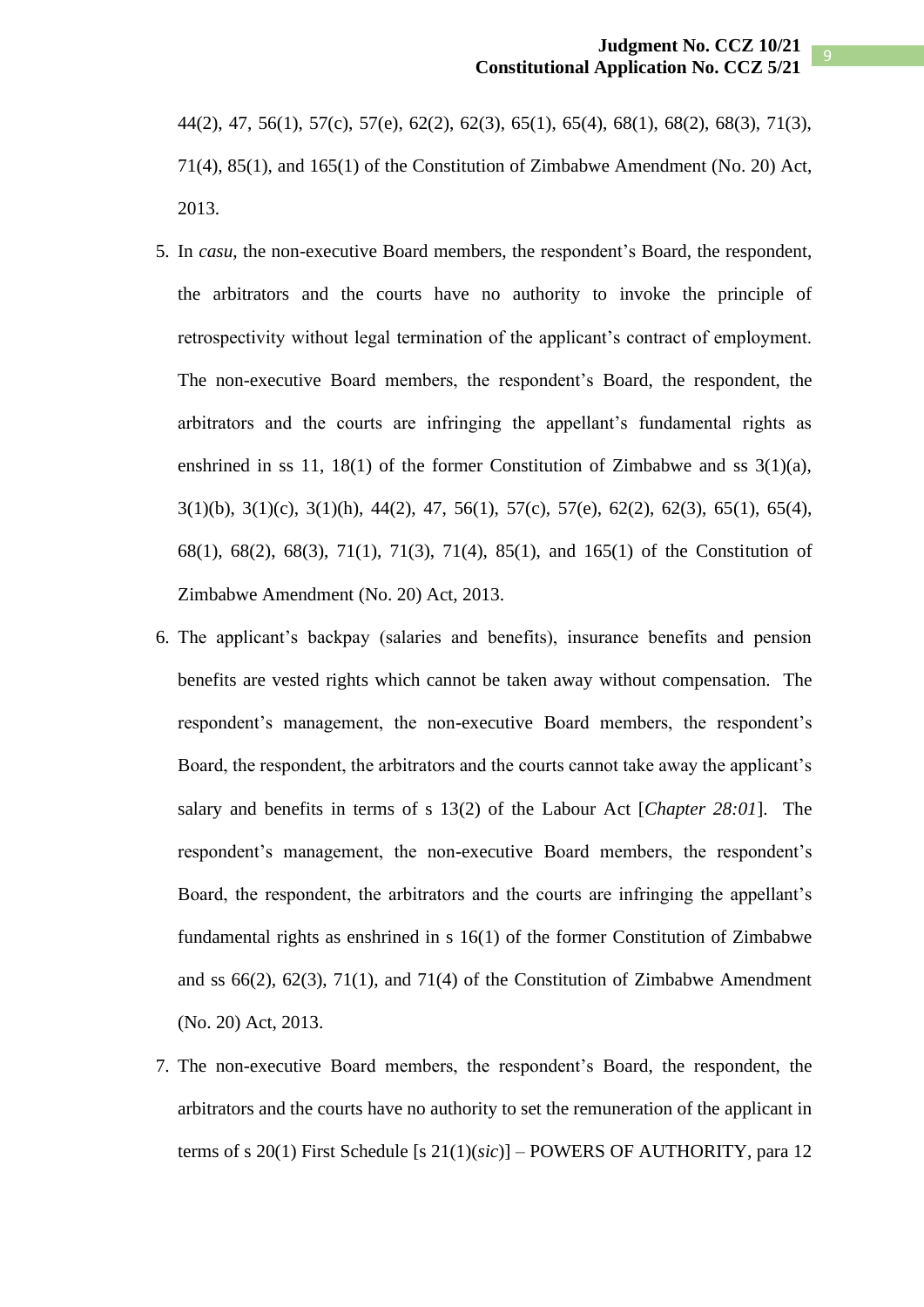of the Agricultural and Rural Development Authority Act [*Chapter 18:01*], s 161(1) of the former Constitution of Zimbabwe and s 71(1) of the Constitution of Zimbabwe Amendment (No. 20) Act, 2013.

8. The applicant's premature termination of employment, illegal termination of employment and/or invoking the principle of retrospectivity take away the applicant's vested right to backpay (salaries and benefits) and infringe the appellant's fundamental rights as enshrined in s 16(1) of the former Constitution of Zimbabwe and ss 62(2), 62(3), 71(1) and 71(4) of the Constitution of Zimbabwe Amendment (No. 20) Act, 2013.

In the meantime, the relief sought from the Court following the grant of an order for direct access is framed in the following manner:

1. That the applicant's rights to the protection of the law enshrined in s 56(1) of the Constitution of Zimbabwe, to access information enshrined in ss 62(2) and 62(3) of the Constitution of Zimbabwe, to labour rights enshrined in ss 65(1) and 65(4) of the Constitution of Zimbabwe, to administrative justice enshrined in ss 68(1) and 68(2) of the Constitution of Zimbabwe, to a fair hearing enshrined in ss 69(2) and 69(3) of the Constitution of Zimbabwe and to right to property enshrined in ss 71(3) and 71(4) of the Constitution of Zimbabwe were infringed by the Arbitrator's Interim Award dated 14 July 2010, the Arbitrator's Award dated 28 October 2010, the Labour Court's in its Judgment No. LC/H/87/14, the Supreme Court in its Judgment No. SC 58/2015, the Arbitrator's Interim Arbitration Award of 26 July 2017, the Labour Court's Judgment No. LC/H/279/2018, the Labour Court's Judgment No. LC/H/23/2019 and the Labour Court's Judgment No. LC/H/23/2021 in the matter of *Erickson Mvududu*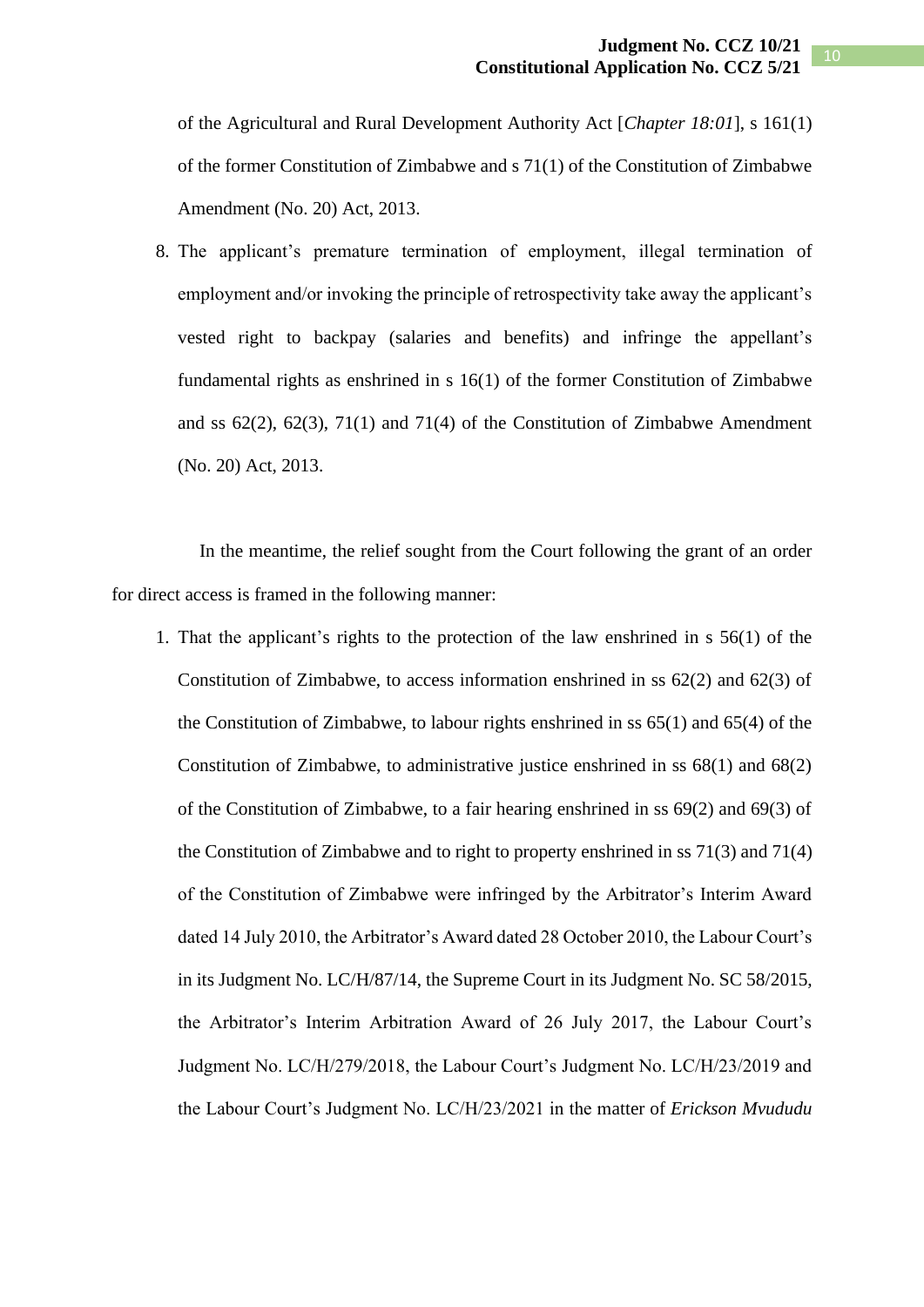*v Agricultural and Rural Development Authority* in that the hearings *a quo* and the courts *a quo* failed to appreciate that they were disabled to render such decisions.

### ACCORDINGLY IT IS ORDERED:

- 2. That the Arbitrator's Interim Award dated 14 July 2010, the Arbitrator's Award dated 28 October 2010, the Labour Court in its Judgment No. LC/H/87/14, the Supreme Court in its Judgment No. SC 58/2015, the Arbitrator's Interim Arbitration Award of 26 July 2017, the Labour Court's Judgment No. LC/H/279/2018, the Labour Court's Judgment No. LC/H/232/2019 and the Labour Court's Judgment No. LC/H/23/2021C be and are hereby declared null and void and of no force or effect and are set aside.
- 3. That the dismissal of the applicant from employment by the first respondent's Board and the first respondent on 19 May 2009 was unlawful, null and void and accordingly, it is hereby set aside.
- 4. That the first respondent be and is hereby ordered to pay the applicant his arrear salary, allowances and benefits with effect from 1 March 2009.
- 5. That the respondents (if they oppose this application) jointly and severally pay the costs of this application the one paying the other to be absolved.

The Labour Court had to decide whether or not the application for referral on the questions as framed in the draft had merit. The application for referral was determined on the merits by the Labour Court. The reasoning by the court in such an application is an important factor in assessing whether or not the court exercised its mind properly in coming to the conclusion that the application was frivolous or vexatious. It is therefore necessary to set out the reasoning *in extenso*. The learned judge of the Labour Court stated:

"The issues that the applicant is seeking to raise are not directly relevant, or do not arise from the proceedings before the court. No constitutional infringement has been alleged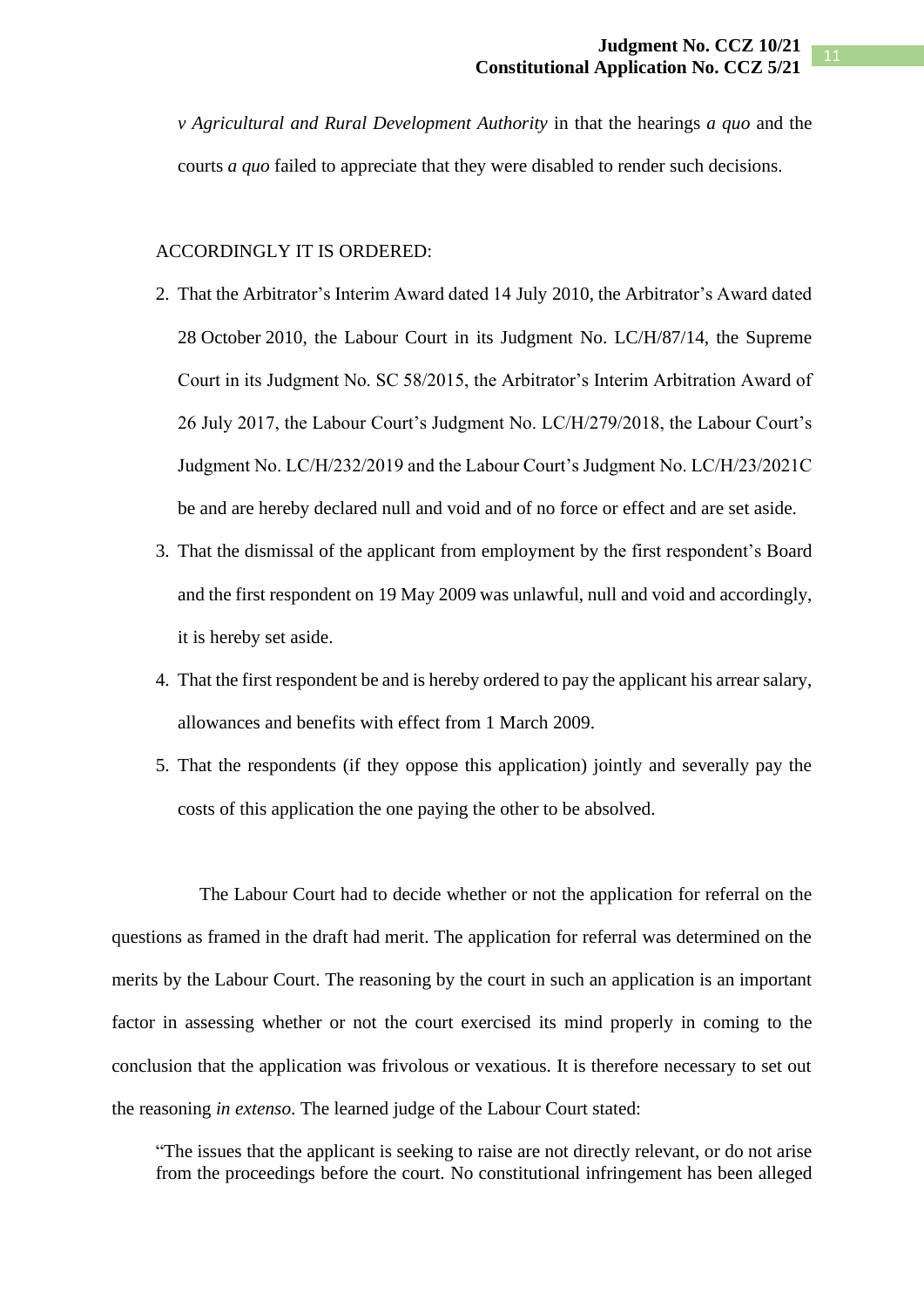in relation to the proceedings of the application for leave to appeal. The applicant seeks to impugn all decisions that have been handed down and all awards that have ever been handed down in his case and they are not few considering that his dismissal was in May 2009 and to date the matter is still in the courts. It has been to the Supreme Court, the then apex court of the land and back.

The challenges that are now being raised as constitutional issues were decided up to the Supreme Court level and cannot now be revisited and if they must, it cannot be this Court that can revisit a decision of the Supreme Court. The Labour Court has no such jurisdiction.

The issues also raised as constitutional issues must also be such that the Labour Court has jurisdiction over them. The Labour Court has no powers of reviewing process that has been through the courts up to Supreme Court. This court can also not even review decisions of other Judges of the Labour Court which were handed down by the other Judges. The court cannot even review actions taken by management at the respondent workplace unless it is referred through the proper channels.

For example, one of the alleged constitutional breach alleged is;

"The most serious infringement of the applicant's fundamental rights is the fact that the applicant was unlawfully dismissed without any misconduct charges being laid against him, let alone, without following appropriate procedure in termination of the applicant's contract of employment…"

That this was a breach of the applicant's contract was settled up to the Supreme Court level and he was awarded damages for the unfair loss of his employment. We cannot keep on going back to the breaches which have already been settled by the courts.

There must be an end to litigation, once the Supreme Court settled the dispute that is the end of the road save for the quantification issues.

The applicant alleges that all the awards, all the Labour Court judgments and the Supreme Court judgments were disabled. If there was anything wrong with the Supreme Court judgment, it can no be brought back to the arbitrators and the Labour Court. The issues raised, the manner in which they are being raised seem to lend credence, to the fact that the appellant is just being frivolous and vexatious.

In deciding whether the matter being raised is frivolous, the court has been referred to the case of *Martin v Attorney – General* and 1993 (1) ZLR 153 (S). in that case, the court stated that:

"In the context of s 24(2), the work "frivolous" connotes, in its ordinary and natural meaning the raising of a question marked by lack of seriousness, one inconsistent with logic and good sense, and clearly so groundless and devoid of merit that a prudent person could not possibly expect to obtain relief from it. The word "vexatious" in contradistinction, is used in the sense of the question being put forward for the purpose of causing annoyance to the opposing party, in the full appreciation that it cannot succeed; it is not raised *bona fide*, and a referral would be to permit the opponent to be vexed under a form of a legal process that was baseless."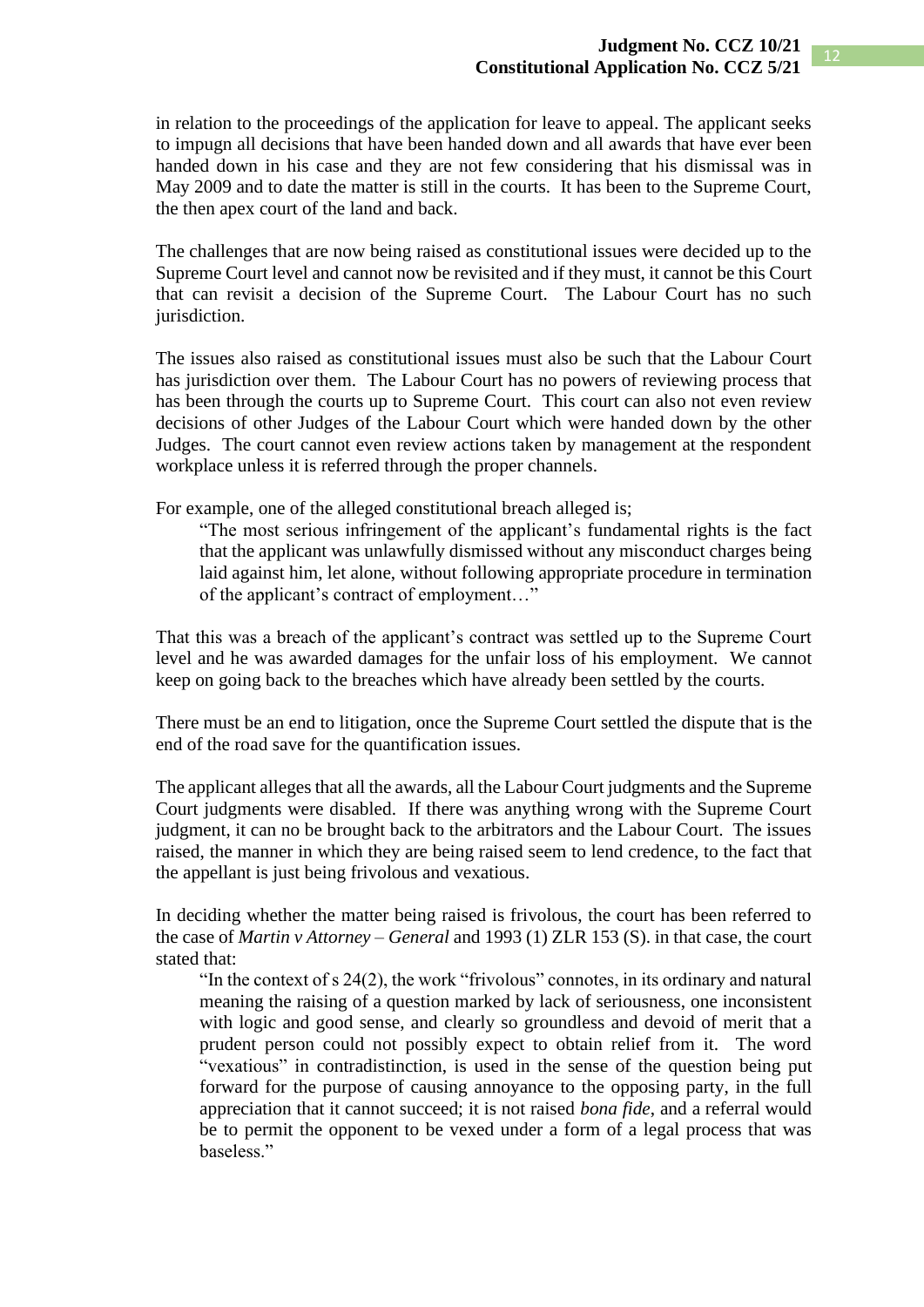It is this Court's considered view that in raising preliminary points which seek to challenge a decision of the Supreme Court before the arbitrator and again before the Labour Court and also in seeking to reopen the dispute on the merits of the fairness of the decision when the Supreme Court has already pronounced itself on that issue, the applicant's conduct is indeed marked by a lack of seriousness and the conduct is inconsistent with logic and good sense. He surely cannot expect to succeed in getting the arbitrator and this court to review a decision by the Supreme Court.

The applicant cannot seriously expect the arbitrator and the Labour Court to reopen the dispute at this stage. The applicant must be taken to appreciate that he cannot succeed. He is merely being vexatious.

In the result, the application is held to be frivolous and vexatious."

A perusal of the draft order attached to the application for referral to the Court for determination on the merits reveals that it is the same relief as sought in the main application sought to be filed herein.

When regard is had to the judgment of the court *a quo*, it is evident that the learned judge considered whether the application for referral was justified. The learned judge was alive to the requirement that the court exercises its mind on the question of whether the request for referral was frivolous or vexatious. The court sought reliance from the *dicta* in *Martin v Attorney General & Anor (supra)* as is evident from the judgment of the court *a quo* above.

What is at issue for consideration herein is whether or not a person is precluded from applying to this Court for redress under s 85 where an application for referral is refused by a subordinate court. The question posed herein was discussed and decided in in *Martin v A-G (supra),* wherein the court stated at p 156 D - F:

"The fallacy of the contention is self-evident. Suppose that a judicial officer, solely due to animosity towards an accused, in bad faith and without any warrant, were to rule that the question raised by him was frivolous or vexatious and so order his remand in custody pending trial. Could it then be said that the accused was only entitled to approach the Supreme Court for relief under s 24(3)? I think not. Such action by the judicial officer concerned would, as mentioned before, itself constitute an infringement of the accused's entitlement to protection of the law. Moreover, and most importantly, since at the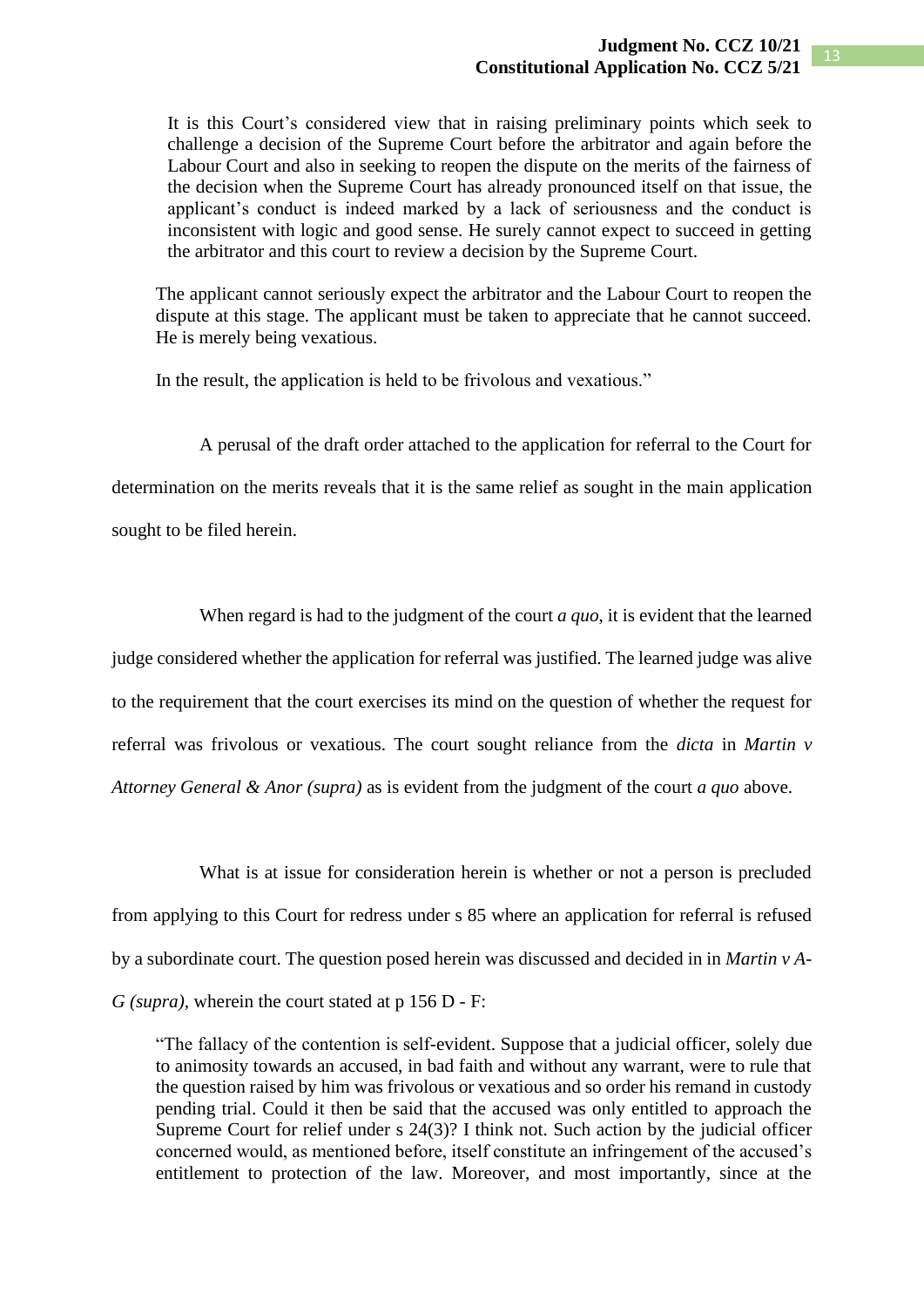conclusion of any remand proceedings there is no right of appeal, no remedy under s 24(3) would be available to that accused."

S 24(3) of the former Constitution which was under consideration in *Martin* (*supra)* 

provided as follows:

"Where in any proceedings such as are mentioned in subsection (2) any such question as is therein mentioned is not referred to the Supreme Court, then without prejudice to the right to raise that question on any appeal from the determination of the court in those proceedings, no application for the determination of that question shall lie to the Supreme Court under subsection (1)."

In construing the section the court went on to state at  $p$  158 F – 159 A:

"On the other hand, if a judicial officer, after applying conscientious and objective thought to the question raised in the proceedings before him, were to express the opinion that it was frivolous or vexatious, the requesting party would, in consequence, have no *locus standi* to apply to the Supreme Court for redress under s 24(1). He would only be entitled, if an appeal lay from the determination of the proceedings, to raise the question in reliance upon the provisions of s 24(3).

For these reasons I am satisfied that the present application was correctly brought under s 24(1) of the Constitution. The order made by the magistrate was, in the circumstances, beyond his jurisdiction. This court must now place itself in the position it would have been had the magistrate, as he ought to have done, referred to it the question raised before him."

However, in a subsequent matter, *S v Mbire* 1997 (1) ZLR 579, the Supreme Court

spelt out that it was only in rare and special situations such as were found to exist in *Martin v* 

*A-G,(supra),* that an application under s 24(1) would be entertained against a refusal for referral

under s 24(2).

The applicant seeks leave for access to the Court in terms of  $s$  167(5) of the Constitution. When regard is had to the *dicta* in *Martin V A-G* it is clear that once a finding is made that the application for referral is frivolous or vexatious the requesting party is precluded from approaching the court under s 85 for the determination of the question. The position is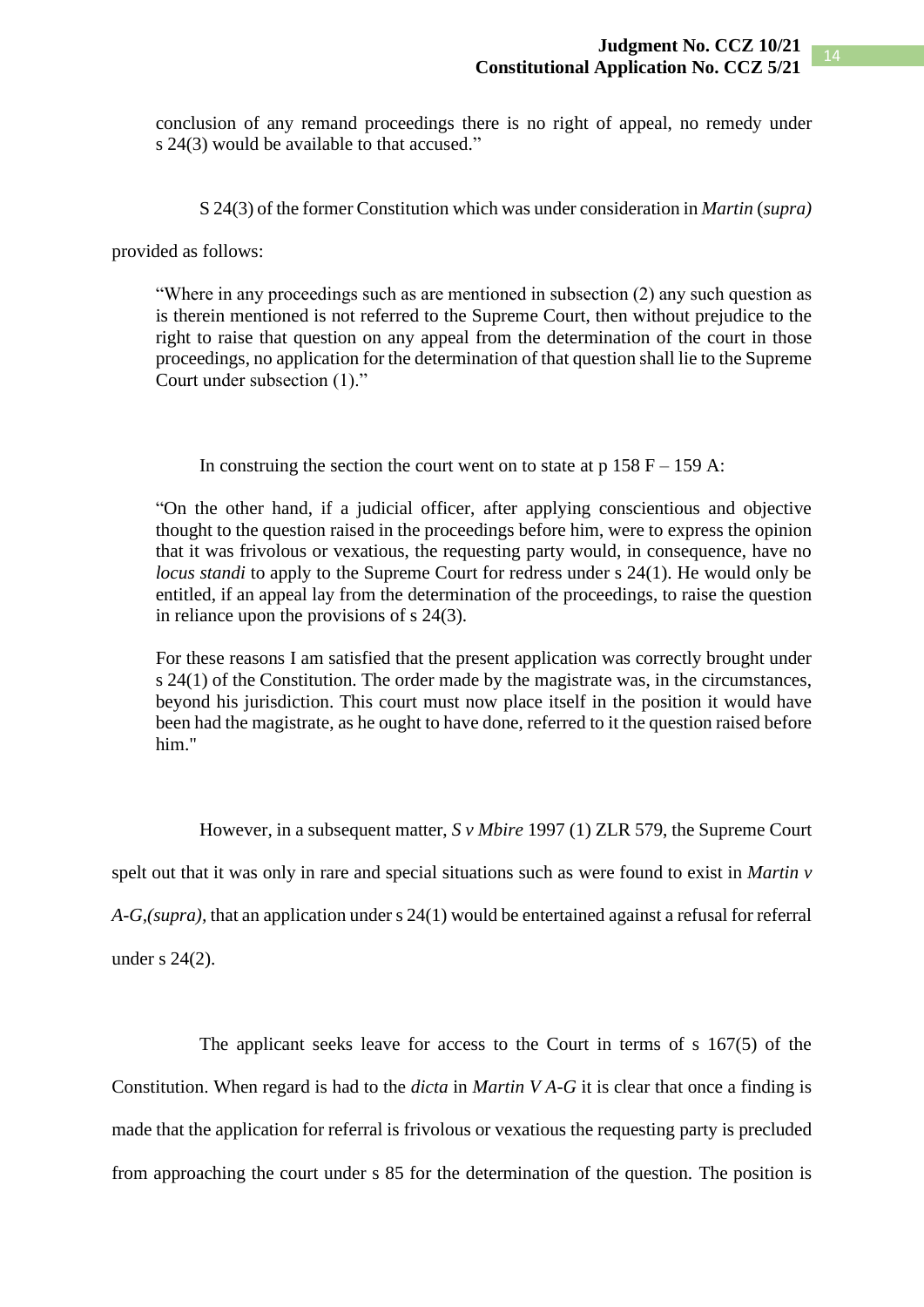different where the requesting party alleges that those proceedings on their own violated his right. That is not the contention *in casu*. The applicant intends to obtain an omnibus order for the setting aside of all proceedings between himself and the respondent.

What is evident is that the Labour Court has made a determination of the questions sought to be raised by the applicant and found no merit in the alleged constitutional violations. The court made a decision that there must be finality to litigation and that there is no legal basis on the papers filed by the applicant to substantiate an allegation of the violation of his rights. The court stated that there is no legal recourse open to the applicant to have all the processes surrounding his dispute with the third respondent to be reopened. This is the relief he seeks before the Court. A pronouncement having been made on the issue, it is now *res judicata*. The judgment of the Labour Court is extant and remains so until and unless set aside. It has not been set aside and binds all parties thereto.

In view of the position of the Court as a specialised court, an applicant for direct access must show that it is in the interests of justice for access to be granted. One of the factors for consideration by the Court is whether or not the application has prospects of success. In *Lytton Investments (Pvt) Ltd v Standard Chartered Bank Limited and Another* CCZ 11/18, the court stated:

"The Court turns to determine the question whether the applicant has shown that direct access to it is in the interests of justice. Two factors have to be satisfied. The first is that the applicant must state facts or grounds in the founding affidavit, the consideration of which would lead to the finding that it is in the interests of justice to have the constitutional matter placed before the Court directly, instead of it being heard and determined by a lower court with concurrent jurisdiction. The second factor is that the applicant must set out in the founding affidavit facts or grounds that show that the main application has prospects of success should direct access be granted."